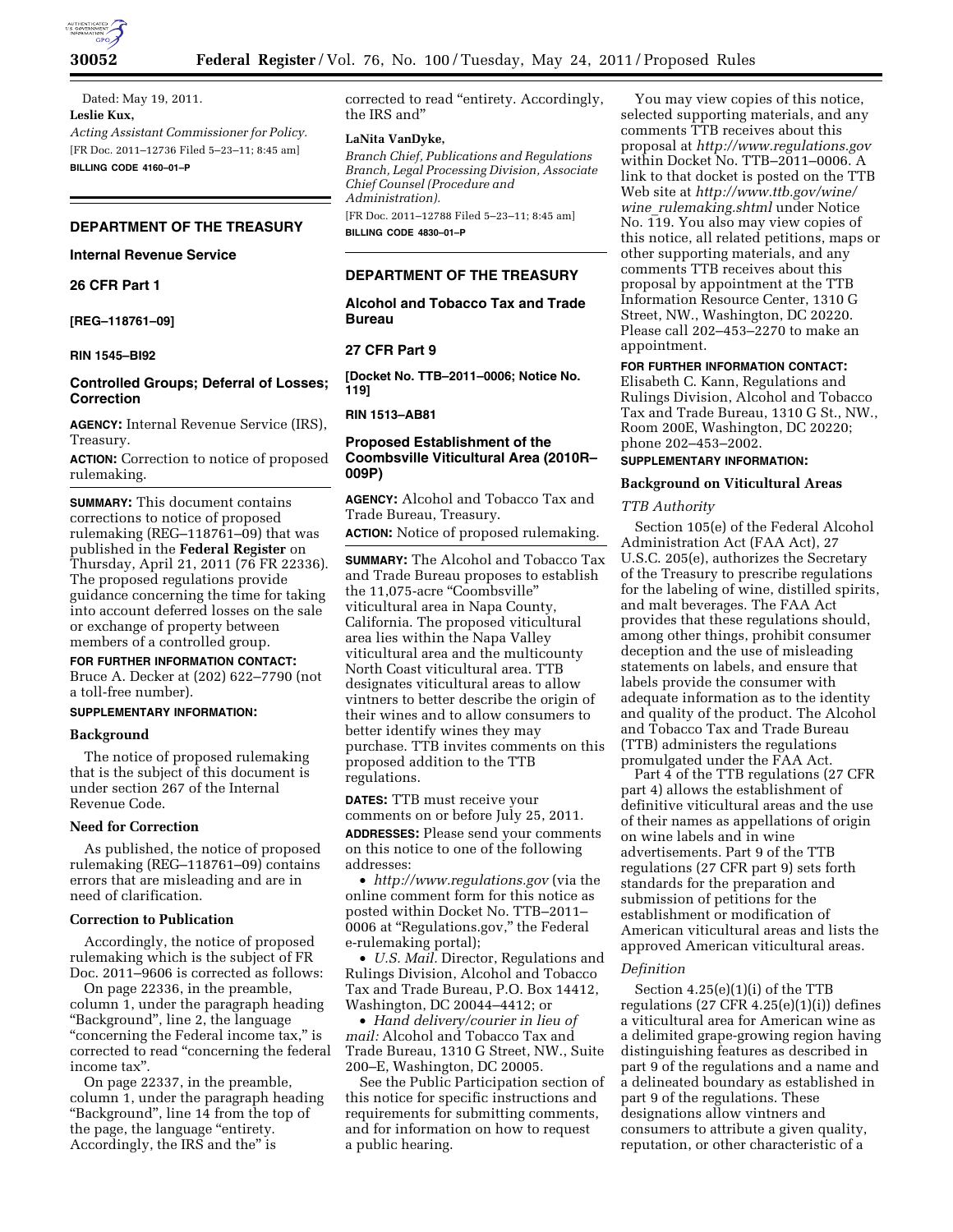wine made from grapes grown in an area to its geographic origin. The establishment of viticultural areas allows vintners to describe more accurately the origin of their wines to consumers and helps consumers to identify wines they may purchase. Establishment of a viticultural area is neither an approval nor an endorsement by TTB of the wine produced in that area.

### *Requirements*

Section 4.25(e)(2) of the TTB regulations outlines the procedure for proposing an American viticultural area and provides that any interested party may petition TTB to establish a grapegrowing region as a viticultural area. Section 9.12 of the TTB regulations prescribes standards for petitions for the establishment or modification of American viticultural areas. Such petitions must include the following:

• Evidence that the area within the viticultural area boundary is nationally or locally known by the viticultural area name specified in the petition;

• An explanation of the basis for defining the boundary of the viticultural area;

• A narrative description of the features of the viticultural area that affect viticulture, such as climate, geology, soils, physical features, and elevation, that make it distinctive and distinguish it from adjacent areas outside the viticultural area boundary;

• A copy of the appropriate United States Geological Survey (USGS) map(s) showing the location of the viticultural area, with the boundary of the viticultural area clearly drawn thereon; and

• A detailed narrative description of the viticultural area boundary based on USGS map markings.

#### **Coombsville Petition**

TTB received a petition from Thomas Farella of Farella-Park Vineyards and Bradford Kitson, on behalf of the vintners and grape growers in the Coombsville region of Napa Valley, California, proposing the establishment of the Coombsville viticultural area in Napa County, California. The proposed viticultural area contains 11,075 acres, 1,360 acres of which are in 26 commercial vineyards, according to the petition. The proposed viticultural area lies within the Napa Valley viticultural area (27 CFR 9.23) and the larger, multicounty North Coast viticultural area (27 CFR 9.30). The distinguishing features of the proposed Coombsville viticultural area include geology, geography, climate, and soils.

TTB notes that the proposed Coombsville viticultural area adjoins or is located near four established viticultural areas: the Oak Knoll District of Napa Valley viticultural area (27 CFR 9.161) to the northwest and the Los Carneros viticultural area (27 CFR 9.32) to the southwest share portions of their boundary lines with that of the proposed Coombsville viticultural area, and the Wild Horse Valley viticultural area (27 CFR 9.124) to the east and the Solano County Green Valley viticultural area (27 CFR 9.44) to the southeast are close to, but do not touch, the eastern boundary line of the proposed Coombsville viticultural area.

The petition states that four bonded wineries use the "Coombsville" name on one or more of their wine labels: Bighorn Cellars, Laird Family Estate, Farella-Park Vineyards, and Monticello Cellars. All four wineries have advised TTB in writing that if the Coombsville viticultural area is established, they will be able to comply with the rule that, in the case of wine using the ''Coombsville'' name on the label as an appellation of origin, at least 85 percent of the wine must be produced from grapes grown within the boundary of the Coombsville viticultural area.

#### *Previous Proposed Rulemaking*

Previously, a group of Napa Valley grape growers proposed the establishment of the 11,200-acre ''Tulocay'' American viticultural area in approximately the same area as the proposed Coombsville viticultural area. Consequently, TTB published Notice No. 68 in the **Federal Register** (71 FR 65432) on November 8, 2006, to propose the establishment of the Tulocay viticultural area. However, based on comments received in response to Notice No. 68, TTB published Notice No. 84 in the **Federal Register** (73 FR 34902) on June 19, 2008, withdrawing Notice No. 68 because the evidence and other information available raised a substantial question as to whether there was a sufficient basis to conclude that the geographical area described in the petition was locally or nationally known as ''Tulocay'' and because consumer confusion could ensue if the term ''Tulocay,'' which for more than 30 years was identified with a particular winery, would suddenly be attributed only to grapes grown from a geographical area.

However, TTB did not preclude consideration of the current petition in Notice No. 84. In fact, TTB stated: ''\* \* \* currently there is no petition requesting the establishment of a viticultural area in the subject area using a variation of Tulocay, such as Tulocay District, or any other name,

such as Coombsville or Coombsville District. It is noted that these findings do not preclude future consideration of a petition, supported by sufficient name evidence, proposing the establishment of a viticultural area in the subject area using a name other than 'Tulocay.''' Notice No. 84 further noted that some comments in response to Notice No. 68 expressed a preference for the name ''Coombsville'' for the proposed viticultural area rather than the petitioned-for "Tulocay" name.

TTB further notes that the eastern portion of the boundary line for the proposed Coombsville viticultural area differs from that of the proposed Tulocay viticultural area boundary line in order to keep the proposed Coombsville viticultural area within Napa County and the Napa Valley viticultural area. This boundary change results in a 125-acre reduction of the total area, from 11,200 acres for the previously proposed Tulocay viticultural area to 11,075 acres for the currently proposed Coombsville viticultural area.

## *Name Evidence for the Proposed Coombsville Viticultural Area*

The petition states that ''Coombsville'' is the commonly used name for an area that lies east of the City of Napa, California. In addition, the area east of the City of Napa is designated as ''Coombsville'' on the Napa County Land Use Plan 2008–2030 map.

The petition states that, as early as 1914, an unincorporated area of Napa County became commonly known as the ''Coombsville'' region named for Nathan Coombs, a prominent community leader and founder of the City of Napa. Mr. Coombs owned 2,525 acres of land on 3 parcels to the east of the Napa River, in the area now called "Coombsville" (''Official Map of the County of Napa,'' California, 1876).

According to the petition, the original Coombsville Road, little more than an unnamed path, existed more than 120 years ago (''Map of Coombsville,'' survey map, W. A. Pierce, "County Road from Napa to Green Valley,'' 1883). Currently, Napa city and county road signs identify Coombsville Road where the road intersects with Third Street and the Silverado Trail. Coombsville Road is entirely within the boundary line of the proposed Coombsville viticultural area (''Napa Valley,'' map, California State Automobile Association, May 2004), according to the petition.

The petition states that the Coombsville region has always had a separate identity from the City of Napa. Early on, the City of Napa grew in increments, eventually "swallowing up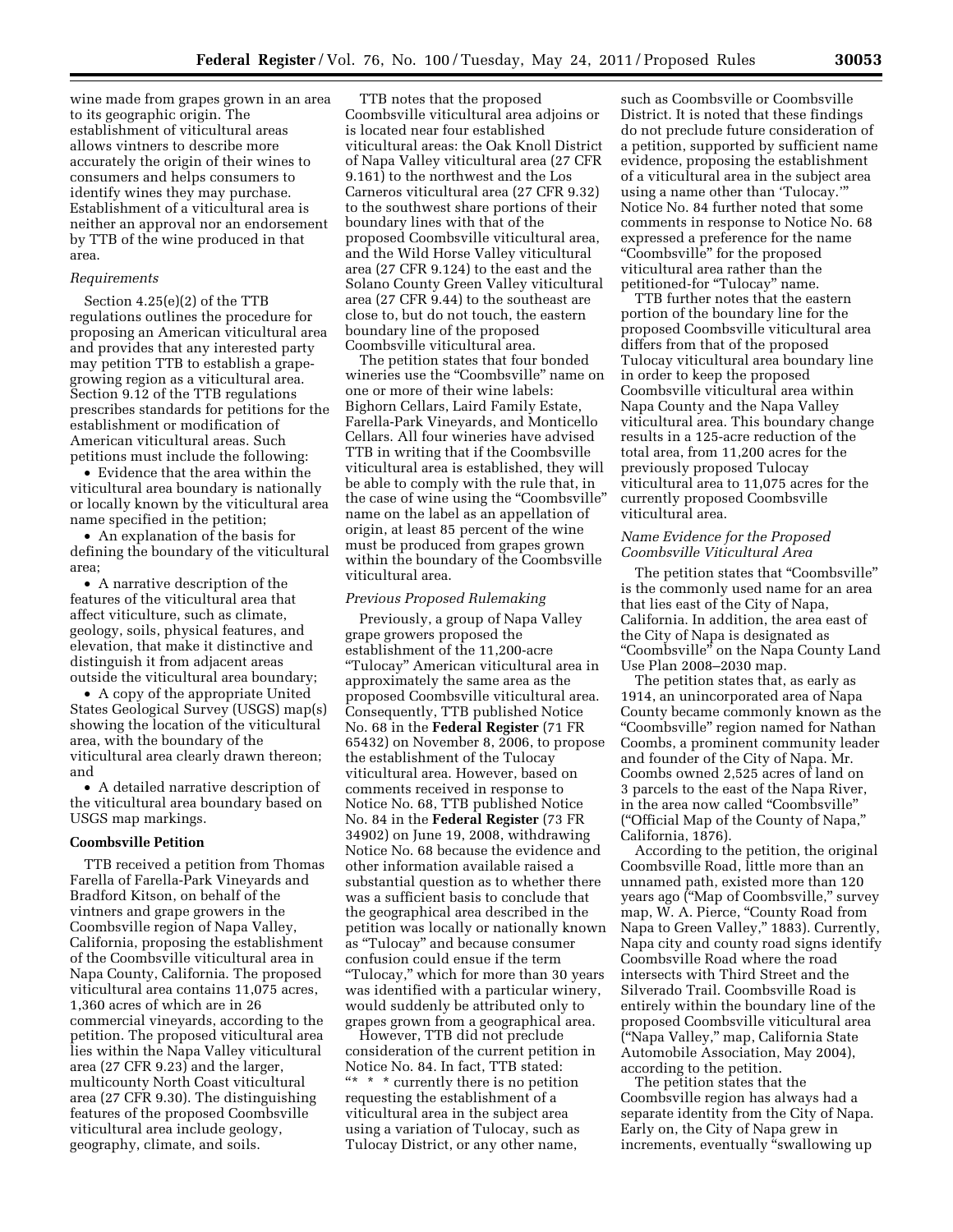the easterly suburb of Coombsville'' (''Napa Valley Heyday,'' Richard H. Dillon, The Book Club of California, 2004, page 119). The Coombsville region was also recognized as a farming area (''Napa, The Transformation of an American Town,'' Lauren Coodley and Paula Schmitt, Arcadia Publishing, 2007, page 61), according to the petition.

The Coombsville region has become well known as an agricultural area through Napa County newspaper reports, according to the petition. For example, a newspaper report stated: ''A week ago, Patrick Sexton's backyard in Coombsville was a riotous place, with a gobble-gobble here, a gobble-gobble there, a gobble-gobble everywhere'' (''Napa High senior raises great gobblers,'' The Napa Valley Register, Nov. 27, 2008). That report further noted: ''Coombsville is still wild country. The birds are fully protected from the raccoons, dogs and occasional mountain lions'' (*ibid.*). Another report describes a downed power line that cut off electricity to 2,200 Coombsville residential customers overnight (''Lights out again in Coombsville area,'' *op. cit.,*  Sept. 3, 2008). A third report describes a political district including Coombsville, American Canyon, and part of [the City of] Napa (''Local ballot for June takes shape,'' *op. cit.,* March 12, 2008), according to the petition.

The petition states that the Napa County real estate industry recognizes the Coombsville region in its sale listings. Properties are described as "situated in the prestigious and desirable Coombsville area," according to a realtor listing on July 7, 2009. A property described as ''Coombsville Area at Its Best!'' sold for \$600,000 in 2008, according to another realtor. The petition includes the following description of a proposed new housing development in the region: ''The project is off of Wyatt Road, on the frontier where the residences of east Napa meet the open space and rural feel of Coombsville'' (''No middle ground in Napa County,'' *op. cit.,* Oct. 23, 2005). Fifty-five acres in the region purchased for real estate development is described in the petition as,  $** * * in the$ Coombsville area of Napa County, scrub-covered slopes at the south end of the valley  $* * * \cdot \cdot \cdot$  ("The Far Side of Eden—New Money, Old Land and the Battle for Napa Valley,'' James Conaway, Houghton Mifflin Company, 2002, page 50).

The petition explains that ''Coombsville'' has national name recognition because of its renown as a wine region in Napa Valley. The following reports appeared in a wine

enthusiast publication: ''Putting Coombsville on the map for Napa Cabernet'' (July 31, 2001), regarding a vintner who believes he can make one of the top cabernets in the Napa Valley region; "Caldwell Vineyards" (Nov. 15, 2002), regarding the first time that John Caldwell produced wine from a 60-acre Coombsville vineyard; ''Franciscan Buys Large Parcel of Napa Land'' (March 15, 1999), describing a 160-acre property in the Coombsville region; and ''James Laube Unfined—An Armchair Winery 'Tour' with Philippe Melka'' (Aug. 10, 2007), detailing the acquisition of Coombsville-grown cabernet grapes to produce wine.

The petition also states that the following reports on the Coombsville region appeared on AppellationAmerica.com: The Coombsville region is described as ''the hottest spot for grapes these days in the Napa Valley'' and it is circled on a map of the Napa Valley in ''Why Cool Coombsville is HOT'' (Oct. 8, 2008); and a 1995 acquisition of 20 acres of vineyards in the Coombsville region is detailed in ''The Wonders of Mountain Terroir: Let Robert Craig Explain'' (Feb. 7, 2007).

### *Boundary Evidence*

The petition states that the history of grape-growing in the Coombsville region dates to 1870, when the Carbone family purchased a large land parcel on Coombsville Road (''Napa Valley Heyday,'' Richard H. Dillon, The Book Club of California, 2004, page 100). Around 1880, Antonio Carbone opened a winery (*ibid.*). The historic winery still exists and is now used as a private residence, the petition explains. The petition further states that modern vineyard plantings include: Farella-Park Vineyards; Stag's Leap Wine Cellars' Arcadia Vineyards; Far Niente Winery's Barrow Lane, Carpenter, and John's Creek Vineyards; Berlenbach Vineyards; and Richard Perry Vineyards.

An aerial photograph of the Coombsville region, included in the petition, is described as ''a view of the 'cup-and-saucer' area of Coombsville, east of the city of Napa'' (''The Winemaker's Dance—Exploring Terroir in the Napa Valley,'' Jonathan Swinchatt and David G. Howell, University of California Press, 2004, page 59, figure 34).

According to USGS maps submitted with the petition, the proposed Coombsville viticultural area is nestled in the southeastern region of the Napa Valley viticultural area, between the eastern shores of both the Napa River and Milliken Creek and the western ridgeline of the Vaca Range at the

Solano County line. The west-facing, horseshoe-shaped southern tip of the Vaca Range encircles much of the proposed Coombsville viticultural area and defines parts of the northern, eastern, and southern portions of the boundary line, according to the petition, boundary description, and USGS maps.

According to the boundary description in the petition, the eastern portion of the boundary line of the proposed Coombsville viticultural area incorporates straight lines between western peaks of the Vaca Range. The eastern portion of the boundary line corresponds in part to, but does not overlap, the western portions of the boundary lines of the Wild Horse Valley and Solano County Green Valley viticultural areas and stays within Napa County, according to the boundary description in the petition.

As detailed in the boundary description in the petition, the southern portion of the boundary line of the proposed Coombsville viticultural area follows a straight southeast-to-northwest line from a map point in Kreuse Canyon to Imola Avenue, and then continues west on Imola Avenue to the Napa River.

According to the petition, and as visible on the USGS maps, an east-west transverse ridge that climatically protects the Coombsville region from the full impact of the marine influence of the San Pablo Bay lies beyond the proposed southern portion of the boundary line. Commonly known as ''Suscol,'' ''Soscol,'' or ''Soscol Ridge,'' the ridge separates the Coombsville region from large portions of the Napa Valley flood plain's differing soils and broad slough topography. The petition states that the complex terrain of the ridge was difficult to use as a precise and reasonable southern portion of the boundary line for the proposed Coombsville viticultural area petition. Hence, a straight line between two map points and a portion of Imola Avenue was used to define the southern limits of the proposed Coombsville viticultural area. TTB believes that the straight line and Imola Avenue are a reasonable alternative for the proposed southern portion of the boundary line.

According to the boundary description and the USGS Napa Quadrangle map, the western portion of the boundary line of the proposed Coombsville viticultural area relies on portions of the Napa River and Milliken Creek to connect Imola Avenue to the south with Monticello Road to the north. TTB notes that the southwest corner of the proposed viticultural area, at the intersection of Imola Avenue and the Napa River, touches but does not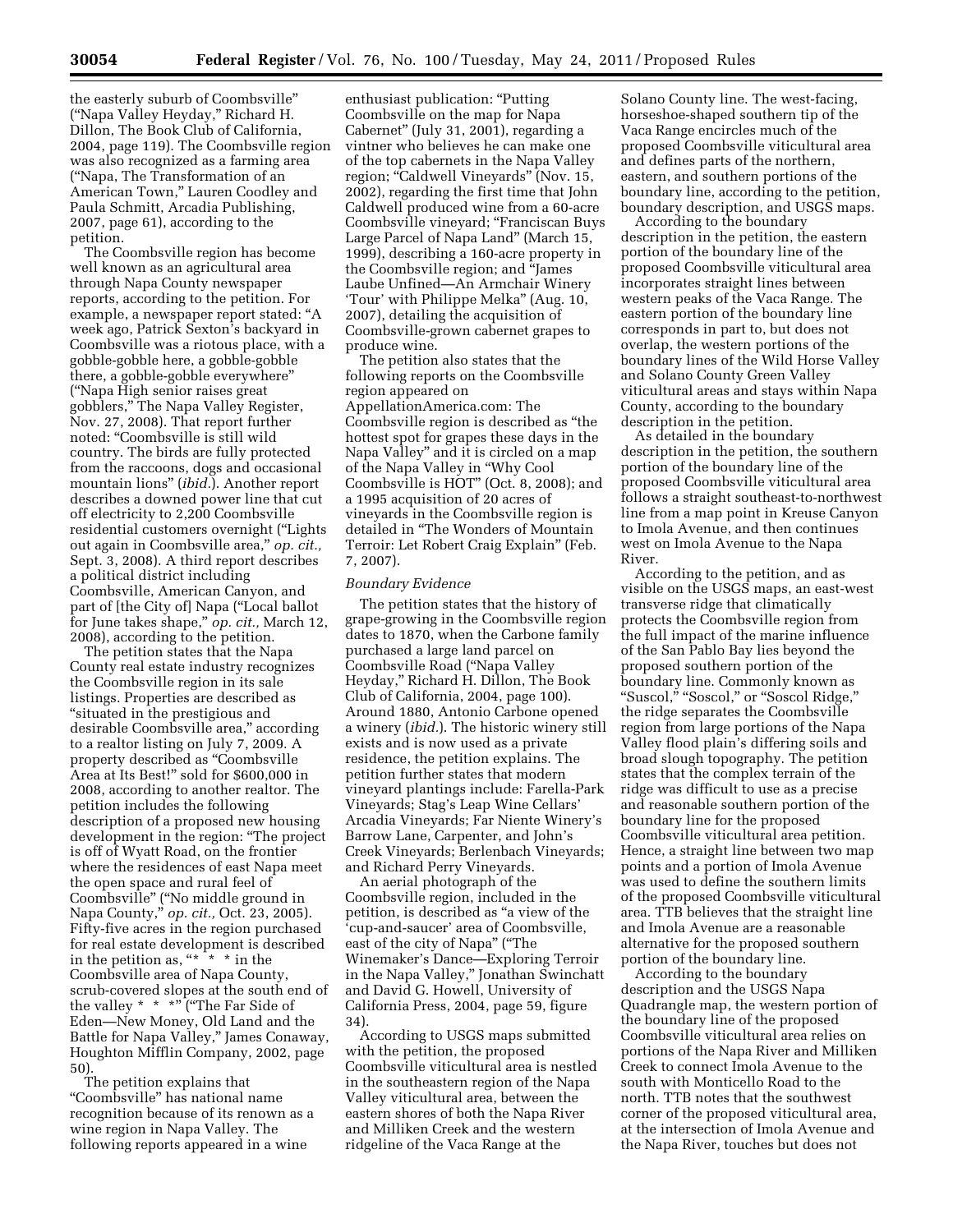overlap the eastern portion of the boundary line of the Los Carneros viticultural area.

According to the boundary description, the northern portion of the boundary line of the proposed Coombsville viticultural area uses Monticello Road and a straight line from the road's intersection with the 400-foot contour line eastward to the peak of Mt. George. Much of the length of the proposed northern portion of the boundary line follows a ridge line from the Vaca Range along Milliken Creek, according to the USGS maps submitted with the petition. TTB notes that the northwest corner of the proposed viticultural area, at the intersection of Milliken Creek and Monticello Road, touches but does not overlap the southeast corner of the Oak Knoll District of Napa Valley viticultural area.

#### *Distinguishing Features*

# Geology

Citing a report entitled ''The Geologic Origin of the Coombsville Area,'' which is an exhibit to the petition, the petition describes the ancient volcanic and crustal uplift events in the geologic history of the Coombsville region (''The Geologic Origin of the Coombsville Area,'' EarthVision, Inc., May 2009). According to the petition and the above report, the initial geological event was the eruption and collapse of a volcano that was part of the Napa Valley-Sonoma volcanic series. This process created structural underpinnings for the curved architecture that characterizes the cup-and-saucer topography within the Coombsville region. The eastern part of the Coombsville area is bowl-shaped, reflecting the geologic structure from a caldera landform (*ibid.*), according to the petition.

The petition states that the next important geologic process began when crustal forces started to uplift and wrinkle the earth crust in the Vaca Range. The uplift progressed from east to west through the Vaca Range. The latest expression of the westward advancing crustal compression is the down-dropped region of Napa Valley and the complementary up-thrown Mayacmas Mountains west of Napa Valley (*ibid.*).

According to the above report, when the crustal uplift passed through the Coombsville region, the western front of the collapsed caldera slid westward as a large landslide into the valley below (*ibid.*). The ancient Napa River removed most of the Coombsville landslide debris from the Napa Valley (*ibid.*).

The petition states that the earth surface materials that cover the

proposed Coombsville viticultural area originated in a variety of ways. A thin coat of residual debris on volcanic bedrock covers the hills. Within the collapsed volcanic region, alluvial gravels of the Huichica Formation occur in the northern part and diatomaceous lake deposits occur along the northeast edge of the Coombsville bowl landform. The remainder of the surface material is a variety of alluvial deposits laid down since the ancient volcanic collapse (*ibid.*).

The petition did not include data on the geology of the surrounding areas.

#### Geography

As shown in the aerial photograph submitted with the petition, a horseshoe-shaped, elevated landform, part of the Vaca Range, is the most notable geographical characteristic of the proposed Coombsville viticultural area (''The Winemaker's Dance— Exploring Terroir in the Napa Valley''). The west-facing horseshoe comprises a ring of volcanic mountains, according to the petition.

The petition states that gentle slopes and rolling terrain extend westward from the Vaca Range and the opening of the horseshoe to the Napa River and Milliken Creek, and that most viticultural activity occurs within this area.

As shown in the aerial photograph referred to above, the elevated cup-andsaucer landform lies partially within the curvature of the horseshoe on the western side of the proposed viticultural area. A small flood plain lies along the proposed western portion of the boundary line near the Napa River and Milliken Creek, the petition explains.

The petition states that the Milliken-Sarco-Tulocay watershed, named after the three main creeks in the region, lies within the proposed Coombsville viticultural area. The cup-and-saucer landform presents a drainage obstacle, making Sarco Creek detour to the north and Tulocay Creek flow to the south. Eventually, all drainage flows to the southwest and joins with the southflowing Napa River, the petition explains.

According to USGS maps, elevations within the proposed Coombsville viticultural area vary from about 10 feet along Milliken Creek and the Napa River shoreline to 1,877 feet at the peak of Mt. George, at the northeast corner of the proposed Coombsville viticultural area along the western ridge of the Vaca Range. The outer landforms vary from approximately 500 to 1,200 feet in elevation, some having steep terrain. The inner landforms exceed 400 feet in elevation in some areas, and the

surrounding gentle slopes and rolling terrain to the north, west, and south, between the inner and outer landforms, varies from approximately 100 to 200 feet in elevation. The flood plain along the western boundary line varies in elevation from 10 to 20 feet along Milliken Creek and the Napa River, according to USGS maps.

According to the petition, the combination of unique landforms and large elevation differences gives the proposed Coombsville viticultural area a fog-protected partial basin with high surrounding ridges. The aerial photograph submitted with the petition shows Coombsville as an isolated niche within the larger, more open terrain of the Napa Valley viticultural area. Also, the USGS maps indicate that the Vaca Range to the east provides a natural geographical boundary for the proposed viticultural area.

According to the USGS maps and the petition, the regions surrounding the proposed Coombsville viticultural area have different geographies. To the northwest of the proposed viticultural area lies the Oak Knoll District of Napa Valley viticultural area, which can be distinguished from the proposed Coombsville viticultural area by its low valley floor elevations and the dry creek alluvial fan. To the west lies the City of Napa. To the southwest lies the Los Carneros viticultural area, which can be distinguished from the proposed viticultural area by its low rolling hills, flatlands, and mountainous terrain. To the southeast lies the Solano County Green Valley viticultural area; it can be distinguished from the proposed Coombsville viticultural area by more rugged terrain. To the east lies the Wild Horse Valley viticultural area, which can be distinguished from the proposed viticultural area by its isolated valley and the surrounding steep, rugged terrain and high elevations. To the northeast are the Vaca Mountains, which can be distinguished from the proposed viticultural area by their rugged terrain.

## Climate

The petition states that the proposed viticultural area has climatically unique features, including precipitation and heat summation. The petition provides statistical information on the microclimates of the adjacent Los Carneros and Oak Knoll District of Napa Valley viticultural areas, which are both within the larger Napa Valley viticultural area (''The Micro-Climate of the Coombsville Viticultural Area,'' Erik Moldstad, Sept. 28, 2009). According to the petitioner, the isolated Wild Horse Valley and Solano County Green Valley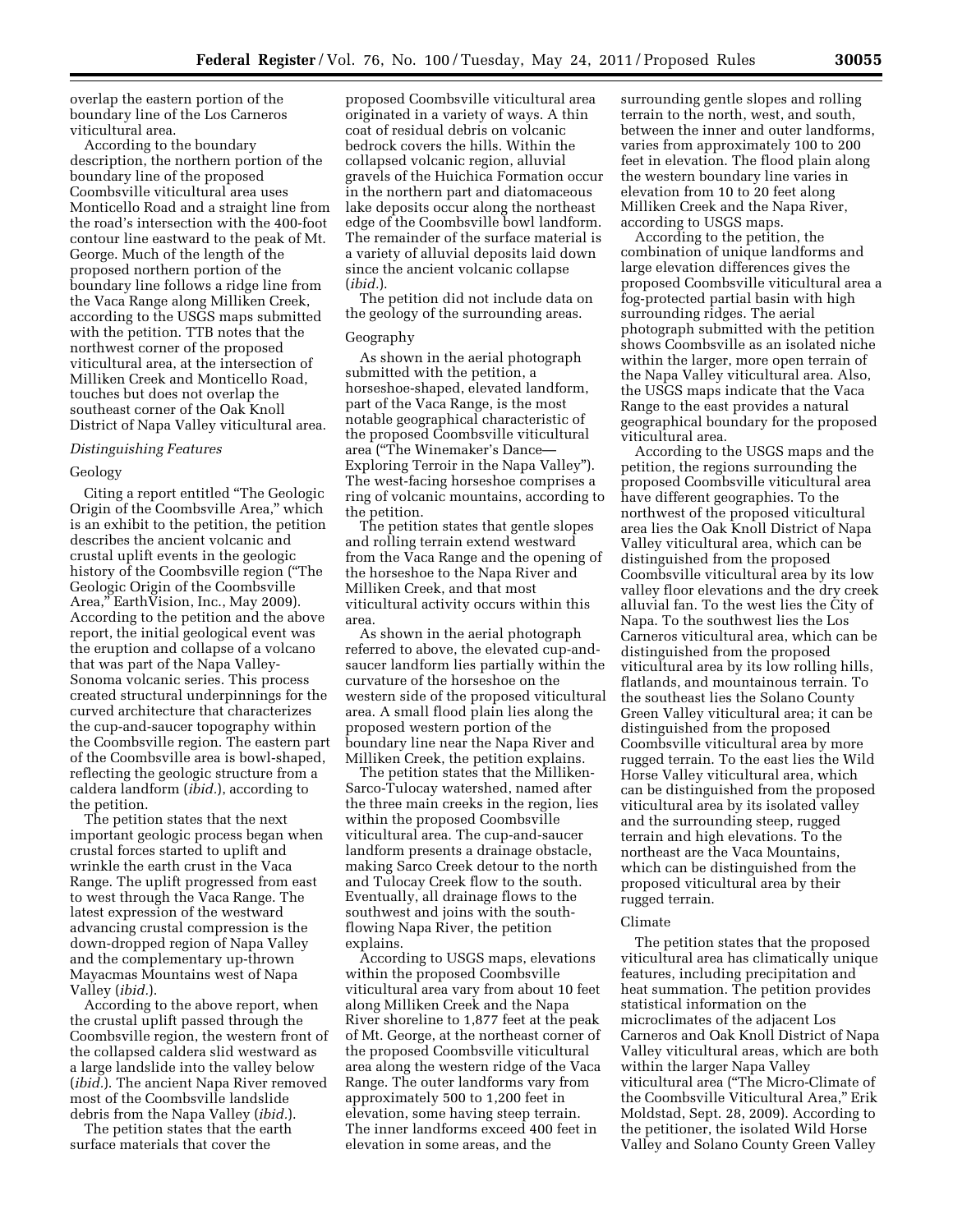viticultural areas, to the immediate east of the proposed Coombsville viticultural area, lack available weather station data. In considering this petition, TTB obtained historic weather station data for surrounding north, east, south, and west regions within 15 miles or less of the proposed Coombsville viticultural area (Lake Berryessa, Fairfield, Napa

State Hospital, and the City of Napa, respectively) from the Western Region Climate Center (WRCC) Web site, created in partnership with the National Climatic Data Center, Regional Climate Centers, and State Climate Offices.

The table below presents average annual precipitation amounts and heat summation range totals for the

Coombsville region, the Los Carneros and Oak Knoll District of Napa Valley viticultural areas, and the surrounding north, east, south, and west weather station areas. The table data is based primarily on petition documentation and also TTB's WRCC Web site data research.

| Climatic averages for<br>Coombsville region and<br>surrounding areas | Coombsville<br>region | Los Carneros<br>viticultural<br>area<br>(southwest) | Oak Knoll<br>District of<br>Napa Valley<br>viticultural<br>area<br>(northwest) | Lake<br>Berryessa<br>(north) | Fairfield<br>(east) | Napa State<br>Hospital<br>(south) | City of Napa<br>(west) |
|----------------------------------------------------------------------|-----------------------|-----------------------------------------------------|--------------------------------------------------------------------------------|------------------------------|---------------------|-----------------------------------|------------------------|
|                                                                      | 2006-2008             | 2006-2008                                           | 2006-2008                                                                      | 1957-1970                    | 1950-2009           | 1893-2009                         | 1903-1965              |
| Precipitation in inches-annual                                       | 19.14                 | 17.32                                               | 21.63                                                                          | 24.44                        | 22.77               | 24.61                             | 24.02                  |
|                                                                      | 1974–2007             | 1974-2007                                           | 1974–2007                                                                      | 1974–2007                    | 1950-2009           | 1893-2009                         | 1903-1965              |
| Heat summation units-annual                                          | 2,550                 | 2,435                                               | 2,888                                                                          | 2,611                        | 2,667               | 2,794                             | 3,233                  |

The table shows that precipitation in the proposed Coombsville viticultural area averages 19.14 inches annually, and varies significantly from the surrounding viticultural microclimates. The Coombsville region is warmer and wetter than the Los Carneros viticultural area to the southwest and cooler and drier than the Oak Knoll District of Napa Valley viticultural area to the northwest, according to Michael Wolf, owner of Michael Wolf Vineyard Services. To the northwest, the Oak Knoll District of Napa Valley viticultural area averages 2.5 inches more annual rainfall, or 113 percent of the Coombsville regional average. To the southwest, the Los Carneros viticultural area has about 2 inches less rainfall annually, or about 90 percent of the Coombsville regional average. The data in the table indicates that the proposed Coombsville viticultural area averages 3.63 to 5.47 inches less precipitation annually than the four surrounding areas for which weather station data was obtained by TTB.

The growing season in the proposed Coombsville viticultural area is measured in the Winkler climate classification system (''General Viticulture,'' Albert J. Winkler, University of California Press, 1974, pages 61–64). In the Winkler system, heat accumulation per year defines climatic regions. As a measurement of heat accumulation during the growing season, 1 degree day accumulates for each degree Fahrenheit that a day's mean temperature is above 50 degrees, which is the minimum temperature required for grapevine growth. Climatic region I has less than 2,500 growing degree days (GDD) per year; region II, 2,501 to 3,000; region III, 3,001 to 3,500; region IV, 3,501 to 4,000; and region V, 4,001 or more (*ibid.*).

According to the table, the Coombsville region is a low Winkler region II (2,550 GDD units), which is cooler by 61 to 683 degree units than the four surrounding areas from which weather station data was obtained by TTB. The coolest of the four areas is Lake Berryessa to the north at 2,611 GDD units (region II), and the warmest is the City of Napa to the west at 3,233 GDD units (region III). Also, the adjacent Oak Knoll District of Napa Valley viticultural area is significantly warmer at 2,888 GDD units, a high Winkler region II. The adjacent Los Carneros viticultural area is Winkler region I at 2,435 GDD units.

The petition states that significant viticultural factors for the Coombsville region growing season include the amount of solar radiation and daytime heating. The solar radiation and heating are affected by the dissipation rate of morning fog, followed by the number of hours of sunshine, and then the onset of afternoon cooling bay breezes from San Pablo Bay, the petition explains.

The petition states that the effects of the presence and disappearance of fog from the Napa Valley region in the day alters the temperature rise in the grapegrowing season. Temperature and sunlight have subtle effects on grape development that, over the growing season, profoundly affect grape ripening times and flavors. The pace of sugar accumulation and the pace of the

lessening of acidity during grape ripening are two examples of how the fog affects grape development. The petition notes that grape growers in the cooler Los Carneros viticultural area, to the south and closer to the foggy bay, harvest grapes with similar sugar and acidity levels for the same varietal as in the Coombsville region, but do so later in the growing season. Also, to the north of the Coombsville region, in the warmer and less foggy Oak Knoll District of Napa Valley viticultural area, the same varietals with similar sugar and acid levels are harvested earlier than in the Coombsville and Los Carneros areas, according to the petition.

The petition explains that the Coombsville region has more solar radiation and daytime heat than the Los Carneros viticultural area to the southwest and less than the Oak Knoll District of Napa Valley viticultural area to the northwest. The morning fog generally dissipates about 1 to 2 hours earlier in the Coombsville region than in the Los Carneros viticultural area to the southwest, and an hour later than in the Oak Knoll District of Napa Valley viticultural area to the northwest. Also, in the afternoon, the bay breezes first cool the Los Carneros viticultural area, then spread slowly northward through the Coombsville region into the Oak Knoll District of Napa Valley viticultural area, and eventually continue northward up the Napa Valley, the petition states.

According to the petition, as the San Pablo Bay afternoon breezes reach northward to each micro-climate in the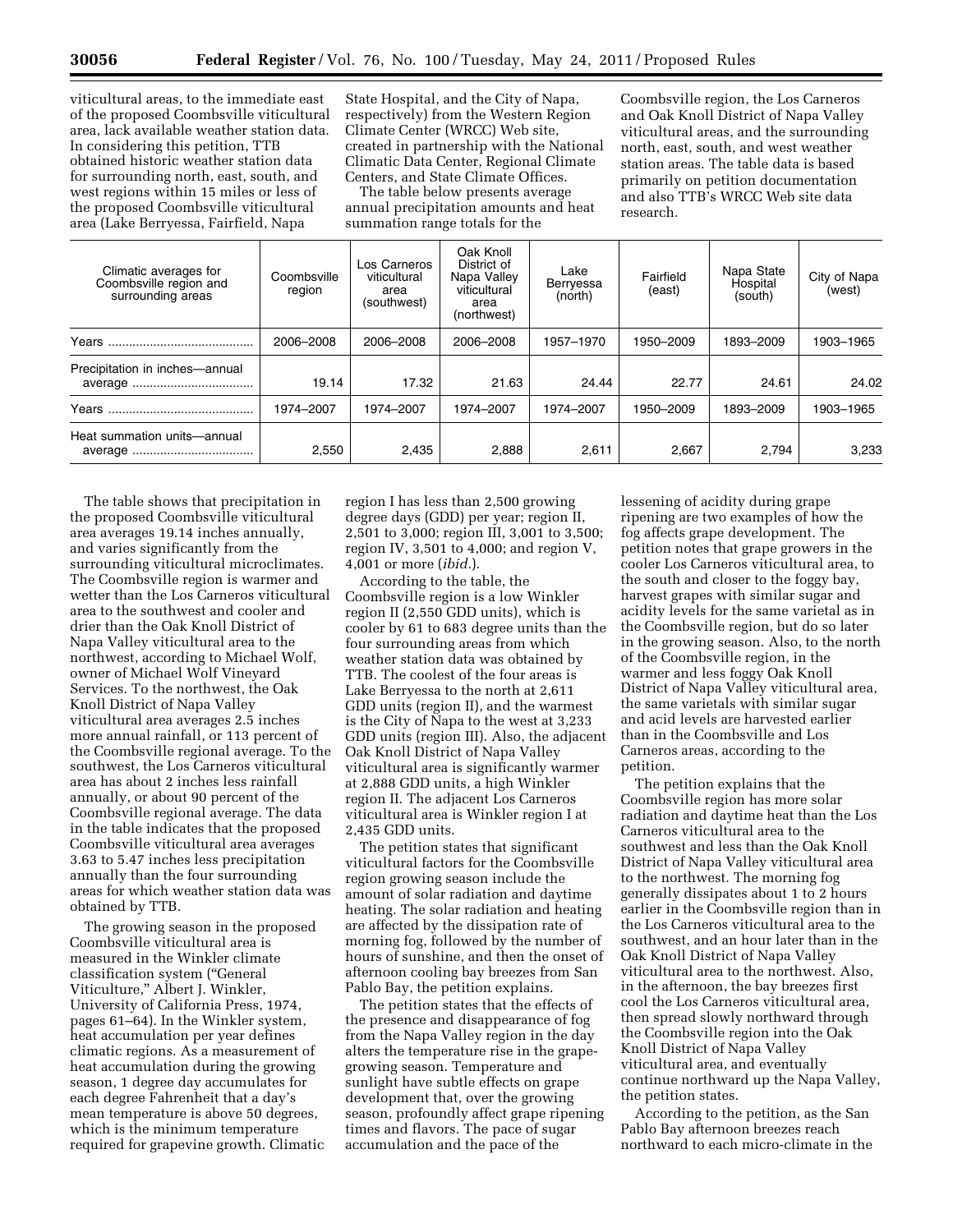Napa Valley region, the air temperature incrementally stops rising, or slightly decreases. Cool breezes create the differences in maximum growing temperatures for the south-to-north locations of the Los Carneros viticultural area, the Coombsville region, Oak Knoll District of Napa Valley viticultural area, and other Napa Valley viticultural areas, the petition explains.

Soils

The petition explains that the soils of the proposed Coombsville viticultural area are generally well drained and of volcanic origin. Upland soils are weathered from their primary volcanic source, while lowland soils are alluvial in nature (''A Custom Soil Resource Report for Napa County, California— Coombsville Soils,'' Natural Resources

Conservation Service, United States Department of Agriculture, *[http://](http://websoilsurvey.nrcs.usda.gov/) [websoilsurvey.nrcs.usda.gov/,](http://websoilsurvey.nrcs.usda.gov/)* May 27, 2009). The petitioner provided the following table, which shows the percentages of the predominant soils in the proposed Coombsville viticultural area as compared to surrounding regions, based on information contained in this report.

| Viticultural area       | Coombsville                               | Oak Knoll<br>District of<br>Napa Valley<br>(NW) | Los Carneros<br>(SW)                 | Wild Horse<br>Valley     | West Side<br>Napa River<br>(W)  |
|-------------------------|-------------------------------------------|-------------------------------------------------|--------------------------------------|--------------------------|---------------------------------|
| Predominant soil series | Percent                                   | Percent                                         | Percent                              | Percent                  | Percent                         |
| Cole                    | 28.5<br>24.1<br>15.5<br>7.4<br>4.5<br>2.6 | 0.6<br>5.6<br>0.7<br>23.0<br>23.1               | 0.2<br>0<br>0<br>7.9<br>43.0<br>10.9 | 15.5<br>1.7<br>16.0<br>0 | 5.0<br>0<br>0.4<br>10.8<br>47.3 |

The Hambright-Rock outcrop complex makes up 28.5 percent of the Coombsville area, as shown on the above table and is found in lesser concentrations to the north, east, and south. The complex is found in the Vaca Range and makes up most of the cupand-saucer landform soils (*ibid.*).

Coombs gravelly and stony loams represent 24.1 percent of the soils in the Coombsville area, and are found in lesser concentrations to the north, east, and west, as shown on the above table. In addition, those soils are the main types appropriate for grape growing in the Coombsville region. They are alluvial, well drained soils at elevations of 50 to 500 feet. The Coombs soils are "relatively unique to the area," and they were likely first identified in the Coombsville area, according to the petition. Coombs soils make up only 1.7 percent of the soils in Napa County, but they account for almost a quarter of the Coombsville region soils (*ibid.*).

As shown on the table, Sobrante soils make up 15.5 percent of the Coombsville region, 16 percent to the east in Wild Horse Valley, and a much lesser concentration to the northwest. These soils are well drained and are at elevations of 120 feet and higher. In addition, some Sobrante soils are used for viticulture in the southeast corner of the proposed Coombsville viticultural area (*ibid.*).

As shown on the table, soils found in lesser concentrations in the proposed Coombsville viticultural area include Haire and Cole, which have higher concentrations in three of the surrounding areas.

## *The Proposed Coombsville Viticultural Area Compared to the North Coast and Napa Valley Viticultural Areas*

# North Coast Viticultural Area

The North Coast viticultural area was established by T.D. ATF–145, which was published in the **Federal Register**  (48 FR 42973) on September 21, 1983. It includes all or portions of Napa, Sonoma, Mendocino, Solano, Lake, and Marin Counties, California. TTB notes that the North Coast viticultural area contains all or portions of approximately 40 established viticultural areas, in addition to the area covered by the proposed Coombsville viticultural area. In the conclusion of the ''Geographical Features'' section of the preamble, T.D. ATF–145 states that "[d]ue to the enormous size of the North Coast, variations exist in climatic features such as temperature, rainfall, and fog intrusion.''

The proposed Coombsville viticultural area shares the basic viticultural feature of the North Coast viticultural area: the marine influence that moderates growing season temperatures in the area. However, the proposed viticultural area is much more uniform in its geography, geology, climate, and soils than the diverse multicounty North Coast viticultural area. In this regard, TTB notes that T.D. ATF–145 specifically states that ''approval of this viticultural area does not preclude approval of additional areas, either wholly contained with the North Coast, or partially overlapping the North Coast," and that "smaller viticultural areas tend to be more uniform in their geographical and

climatic characteristics, while very large areas such as the North Coast tend to exhibit generally similar characteristics, in this case the influence of maritime air off of the Pacific Ocean and San Pablo Bay.'' Thus, the proposal to establish the Coombsville viticultural area is not inconsistent with what was envisaged when the North Coast viticultural area was established.

# Napa Valley Viticultural Area

The Napa Valley viticultural area was established by T.D. ATF–79, which was published in the **Federal Register** (46 FR 9061) on January 28, 1981, includes most of Napa County, California. TTB notes that the Napa Valley viticultural area encompasses 14 existing smaller viticultural areas, in addition to the area covered by the proposed Coombsville viticultural area. The Napa Valley viticultural area encompasses ''all the areas traditionally known as 'Napa Valley' which possess generally similar viticulture characteristics different from those of the surrounding areas,'' according to T.D. ATF–79.

The Coombsville petition states that a Mediterranean climate of warm, dry summers and cool, moist winters dominate the Napa Valley region. Air temperatures in the valley increase from south to north based on the dissipation of the marine fog and cooling winds from the San Pablo Bay to the south. Precipitation amounts are greater at the north end of the valley, at higher elevations, and in the Mayacmas Mountains on the west side of the valley. Sun exposure is greater on the east side of Napa Valley along the southwest face of the Vaca Range,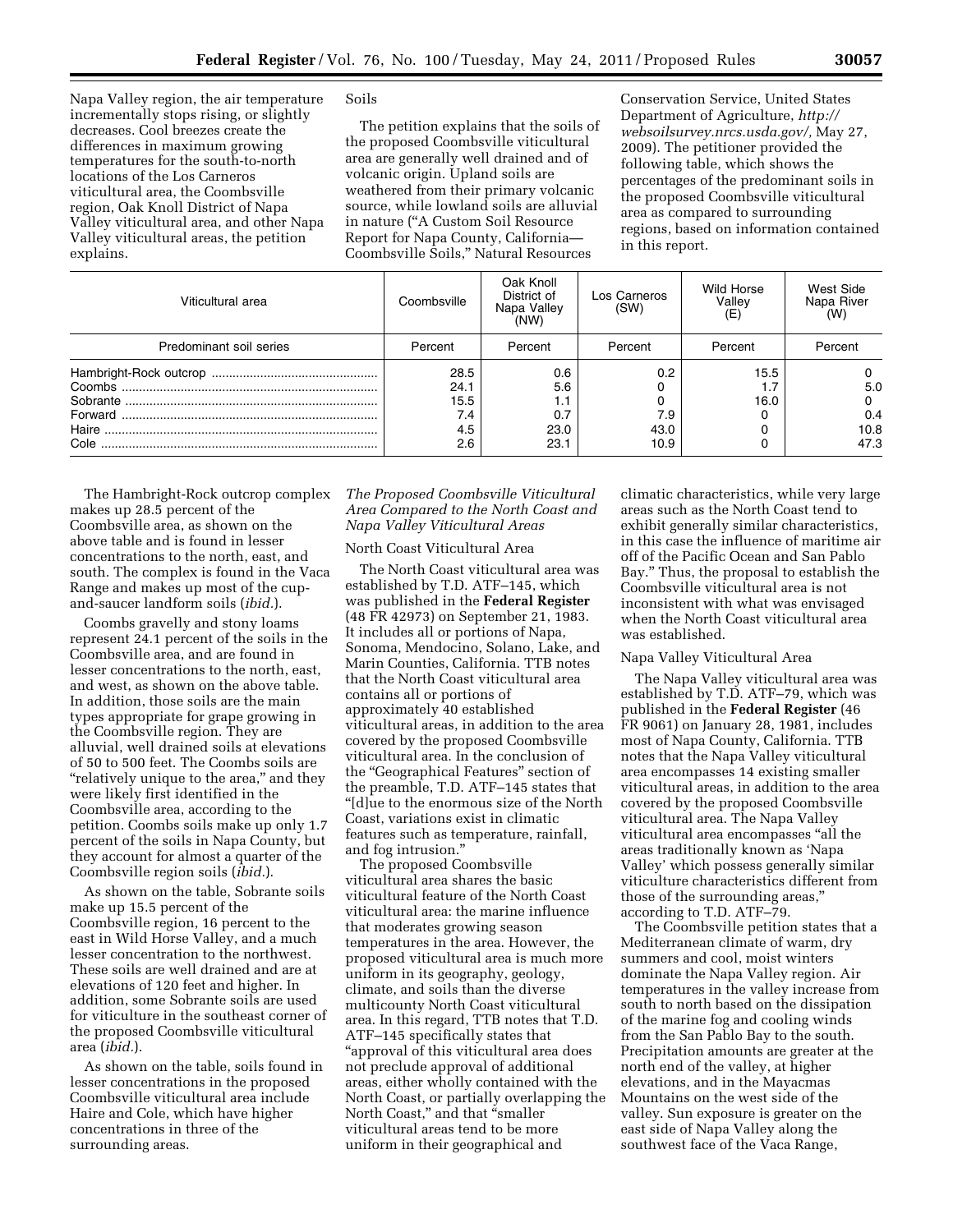including the Coombsville region, as compared to the western valley foothills of the Mayacmas Mountains, according to the petition.

According to T.D. ATF–79, the Napa Valley viticultural area contains varieties of both Coombs and Sobrante soils, which are prominent in the Coombsville region. It also includes other soil types, including Bale, Cole, Yolo, Reyes, and Clear Lake, T.D. ATF– 79 states. The latter soil types are not prominent or are not present in the proposed Coombsville viticultural area, according to the petition. Thus, while the characteristics of the proposed Coombsville viticultural area are generally similar to those of the Napa Valley viticultural area, there are some distinguishing characteristics that may warrant its separate designation as a viticultural area.

#### **TTB Determination**

TTB concludes that the petition to establish the 11,075-acre Coombsville American viticultural area merits consideration and public comment, as invited in this notice.

## *Boundary Description*

See the narrative boundary description of the petitioned-for viticultural area in the proposed regulatory text published at the end of this notice.

#### *Maps*

The petitioner provided the required maps, and TTB lists them below in the proposed regulatory text.

### **Impact on Current Wine Labels**

Part 4 of the TTB regulations prohibits any label reference on a wine that indicates or implies an origin other than the wine's true place of origin. If TTB establishes this proposed viticultural area, its name, "Coombsville," will be recognized as a name of viticultural significance under 27 CFR 4.39(i)(3). The text of the new regulation clarifies this point. Consequently, wine bottlers using "Coombsville" in a brand name, including a trademark, or in another label reference as to the origin of the wine, will have to ensure that the product is eligible to use the viticultural area's name as an appellation of origin.

For a wine to be labeled with a viticultural area name or with a brand name that includes a viticultural area name or other term identified as being viticulturally significant in part 9 of the TTB regulations, at least 85 percent of the wine must be derived from grapes grown within the area represented by that name or other term, and the wine must meet the other conditions listed in

27 CFR 4.25(e)(3). If the wine is not eligible for labeling with the viticultural area name or other viticulturally significant term and that name or term appears in the brand name, then the label is not in compliance and the bottler must change the brand name and obtain approval of a new label. Similarly, if the viticultural area name or other term of viticultural significance appears in another reference on the label in a misleading manner, the bottler would have to obtain approval of a new label.

Different rules apply if a wine has a brand name containing a viticultural area name or other viticulturally significant term that was used as a brand name on a label approved before July 7, 1986. See 27 CFR 4.39(i)(2) for details.

# **Public Participation**

#### *Comments Invited*

TTB invites comments from interested members of the public on whether the Bureau should establish the proposed viticultural area. TTB also is interested in receiving comments on the sufficiency and accuracy of the name, boundary, climate, soils, and other required information submitted in support of the petition. In addition, given the proposed Coombsville viticultural area's location within the existing Napa Valley and North Coast viticultural areas, TTB is also interested in comments on whether the evidence submitted in the petition regarding the distinguishing features of the proposed viticultural area sufficiently differentiates the proposed viticultural area from those existing viticultural areas. TTB is also interested in comments regarding whether the geographic features of the proposed viticultural area are so distinguishable from the surrounding Napa Valley and North Coast viticultural areas that the proposed Coombsville viticultural area should no longer be part of those viticultural areas. Please provide any available specific information in support of your comments.

Because of the potential impact of the establishment of the proposed Coombsville viticultural area on wine labels that include the words ''Coombsville,'' as discussed above under ''Impact on Current Wine Labels,'' TTB is particularly interested in comments regarding whether there will be a conflict between the proposed area name and currently used brand names. As noted above, four bottling wineries that currently use the "Coombsville" name on one or more of their wine labels have provided written assurance

to TTB that, should the Coombsville viticultural area be approved, these label holders will comply with the regulatory requirement that at least 85 percent of any wine with "Coombsville" on the label is derived from grapes grown within the Coombsville viticultural area.

If a commenter believes that a conflict will arise, the comment should describe the nature of that conflict, including any anticipated negative economic impact that approval of the proposed viticultural area will have on an existing viticultural enterprise. TTB is also interested in receiving suggestions for ways to avoid conflicts, for example by adopting a modified or different name for the viticultural area.

#### *Submitting Comments*

You may submit comments on this notice by using one of the following three methods:

• *Federal e-Rulemaking Portal:* You may send comments via the online comment form posted with this notice within Docket No. TTB–2011–0006 on ''Regulations.gov,'' the Federal erulemaking portal, at *[http://](http://www.regulations.gov) [www.regulations.gov](http://www.regulations.gov)*. A direct link to that docket is available under Notice No. 119 on the TTB Web site at *[http://www.ttb.gov/wine/](http://www.ttb.gov/wine/wine_rulemaking.shtml)  wine*\_*[rulemaking.shtml](http://www.ttb.gov/wine/wine_rulemaking.shtml)*. Supplemental files may be attached to comments submitted via Regulations.gov. For complete instructions on how to use Regulations.gov, visit the site and click on ''User Guide'' under ''How to Use this Site.''

• *U.S. Mail:* You may send comments via postal mail to the Director, Regulations and Rulings Division, Alcohol and Tobacco Tax and Trade Bureau, P.O. Box 14412, Washington, DC 20044–4412.

• *Hand Delivery/Courier:* You may hand-carry your comments or have them hand-carried to the Alcohol and Tobacco Tax and Trade Bureau, 1310 G Street, NW., Suite 200–E, Washington, DC 20005.

Please submit your comments by the closing date shown above in this notice. Your comments must reference Notice No. 119 and include your name and mailing address. Your comments also must be made in English, be legible, and be written in language acceptable for public disclosure. TTB does not acknowledge receipt of comments, and TTB considers all comments as originals.

If you are commenting on behalf of an association, business, or other entity, your comment must include the entity's name as well as your name and position title. If you comment via